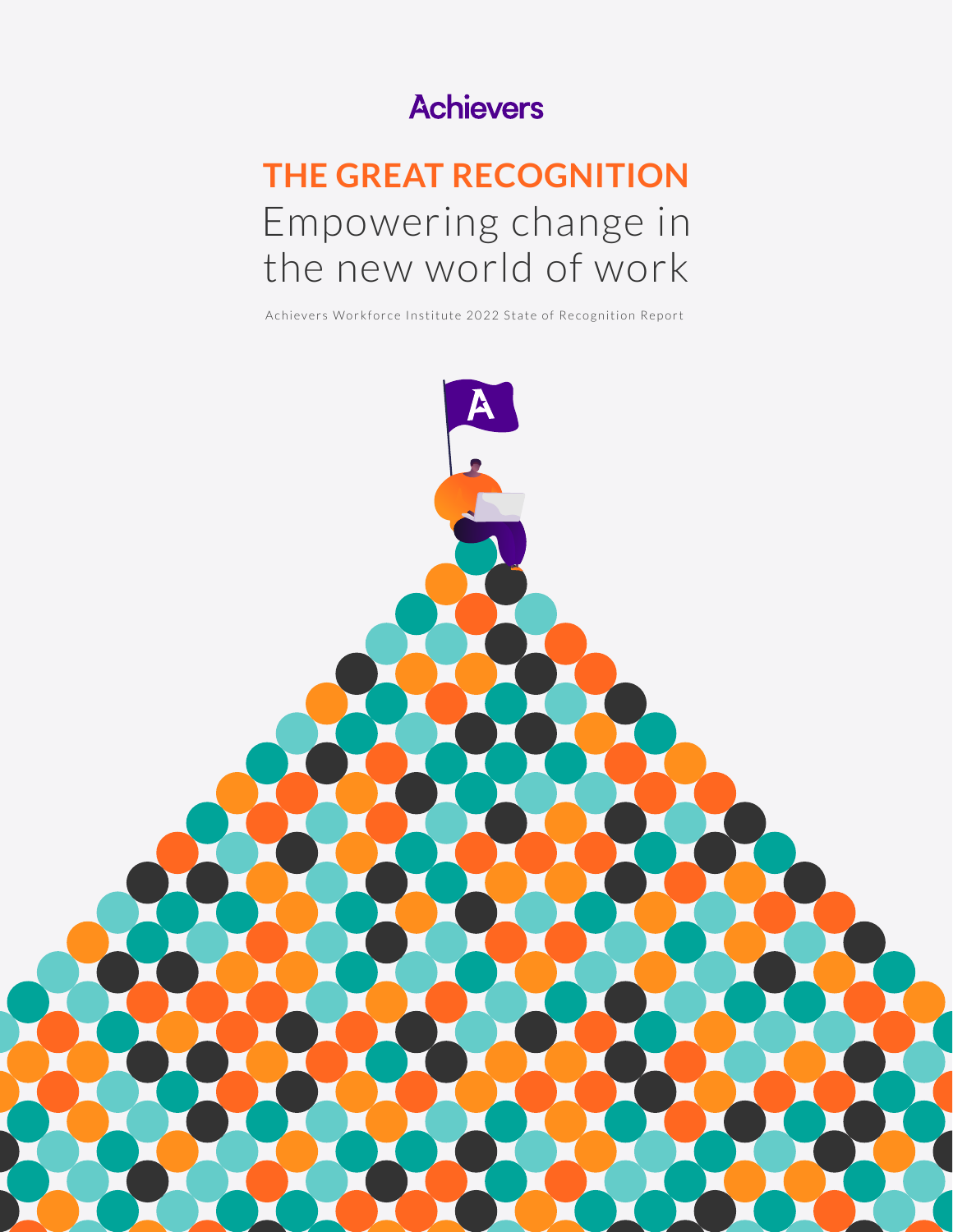**Contents** 

# **Key findings Entitled or empowered? Recognize to retain: the business case**  6-7 **for recognition "Thanks" isn't enough Manager recognition: the cornerstone of culture Training to reinforce best practices** <u>Allecouse Investing in the right tools</u> **Lacker Recommendations Letting recognition right Appendix 1: under the hood** 14-15 **Appendix 2: country trends** 16-20 **About the report** \_\_\_\_\_ Executive summary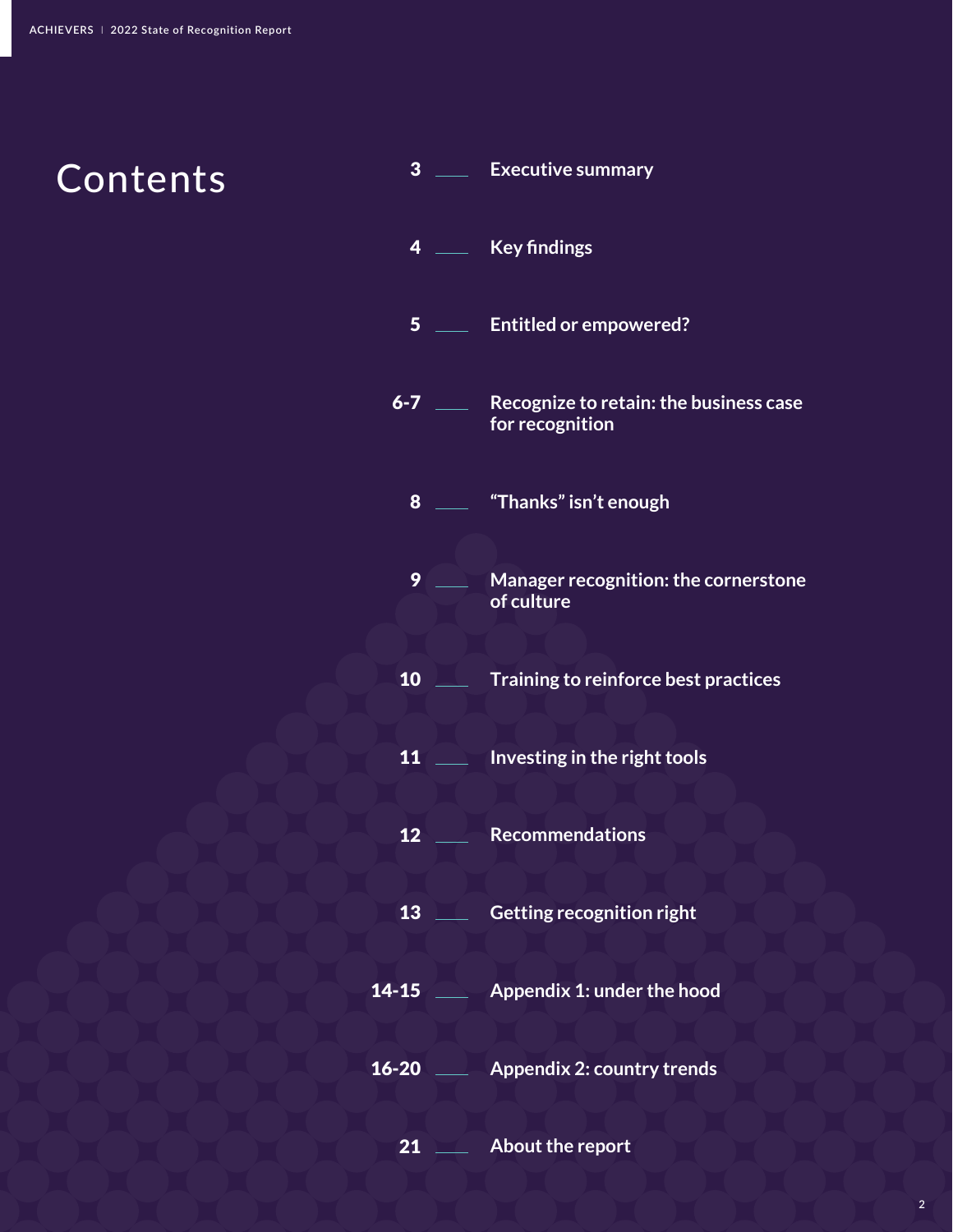

*Business leaders in this new era of work are facing novel and sustained challenges, from driving retention to adapting to hybrid ways of working and everything in between. Without bold vision and data-driven decision making, companies will find themselves struggling to attract, retain, and empower top talent in this new business landscape.* 

*HR leaders must recognize the realities that surround them and adapt to meet the expectations of a workforce that knows what it wants and isn't willing to compromise.*

Employees are increasingly re-evaluating their roles. They are demanding sustainable work-life integration, continual career progression, and a deep sense of belonging and fulfillment. That's a tall order, but it's a candidate's market and HR leaders must understand that to be competitive, looking beyond salary is necessary to compete.

To attract and retain, it's no longer enough to simply meet table stakes. Benefits, vacation time, flexible hours — these are all expected in today's market. Employers must think and play much bigger to meaningfully engage people at work. The key to unlocking unique and compelling value for candidates is with employees themselves, who can provide a never-ending stream of inspiration.

Once steeped in the realities of this new world of work, and the fresh strategies and approaches to navigate it, leveraging employee data to identify the actions that drive retention will provide the intelligence to help attract and retain the very best talent available.

**The employee data set behind this body of research points emphatically to a key lever for how employees want to be engaged and retained: recognition.**

**Building a culture of meaningful, appreciative recognition is business critical in order to increase engagement and contribute to a deep sense of belonging for all employees, predicting an abundance of positive outcomes.**

Meaningful recognition is a key driver of every aspect of belonging. With the right timing, it ensures people feel welcomed and the right message makes them feel known, included, and supported. Recognition is also an incredible tool for nurturing connection at work, strengthening relationships across teams, offices, and geographies.

However, not all recognition is created equal. To achieve the desired impact, these messages of appreciation must be meaningful to each and every person they reach. A simple "thanks" is not the same as a specific, personal acknowledgement that speaks to the impact that person made on others and its contribution to company culture.

When asked about meaningfulness versus frequency, two-thirds of employees said they would choose a more meaningful recognition over receiving recognition more often — pointing to the reality that recognition for recognition's sake is not the goal. Purposeful recognition given at the right time reaps much more reward for employees and employers alike. Undoubtedly, the more frequently that recognition is done right, the more likely people are to stay.

In fact, while belonging and engagement clearly impact job commitment, recognition frequency also has a direct impact on intention to job hunt. Those recognized weekly are almost fifty percent less likely to job hunt as those never recognized — and five times more likely to report strong commitment to their jobs.

Recognition is a powerhouse engagement tool on many levels, and a strong culture of recognition can help retain talent by competing beyond salary and standard benefits and perks. Half (52%) of employees say feeling recognized for their efforts would reduce the negative impact of a salary freeze and two-thirds say feeling recognized would reduce their desire to job hunt.

The right recognition platform makes it possible for leaders to efficiently and effectively meet their employees' desire for a deeper sense of purpose, connection, belonging, and validation at work. A strong culture of recognition increases job commitment and productivity while reinforcing core company values. An abundance of data shows that an optimized recognition platform is a must-have for forwardthinking organizations to retain talented people, empowered to perform the best work of their lives.

As business leaders adjust and adapt to the new world of work, attracting and engaging employees, and inspiring them to stay, requires bold decisions and investment. Recognition is a foundational element of a positive employee experience that results in increased job commitment, productivity, and advocacy — all of which contribute to a positive impact on the business' bottom line.

Welcome to the Great Recognition. It may seem new and uncertain, but with data to guide the way, every leader has the opportunity to make informed decisions that support employee and organizational success.



Dr. Natalie Baumgartner Chief Workforce Scientist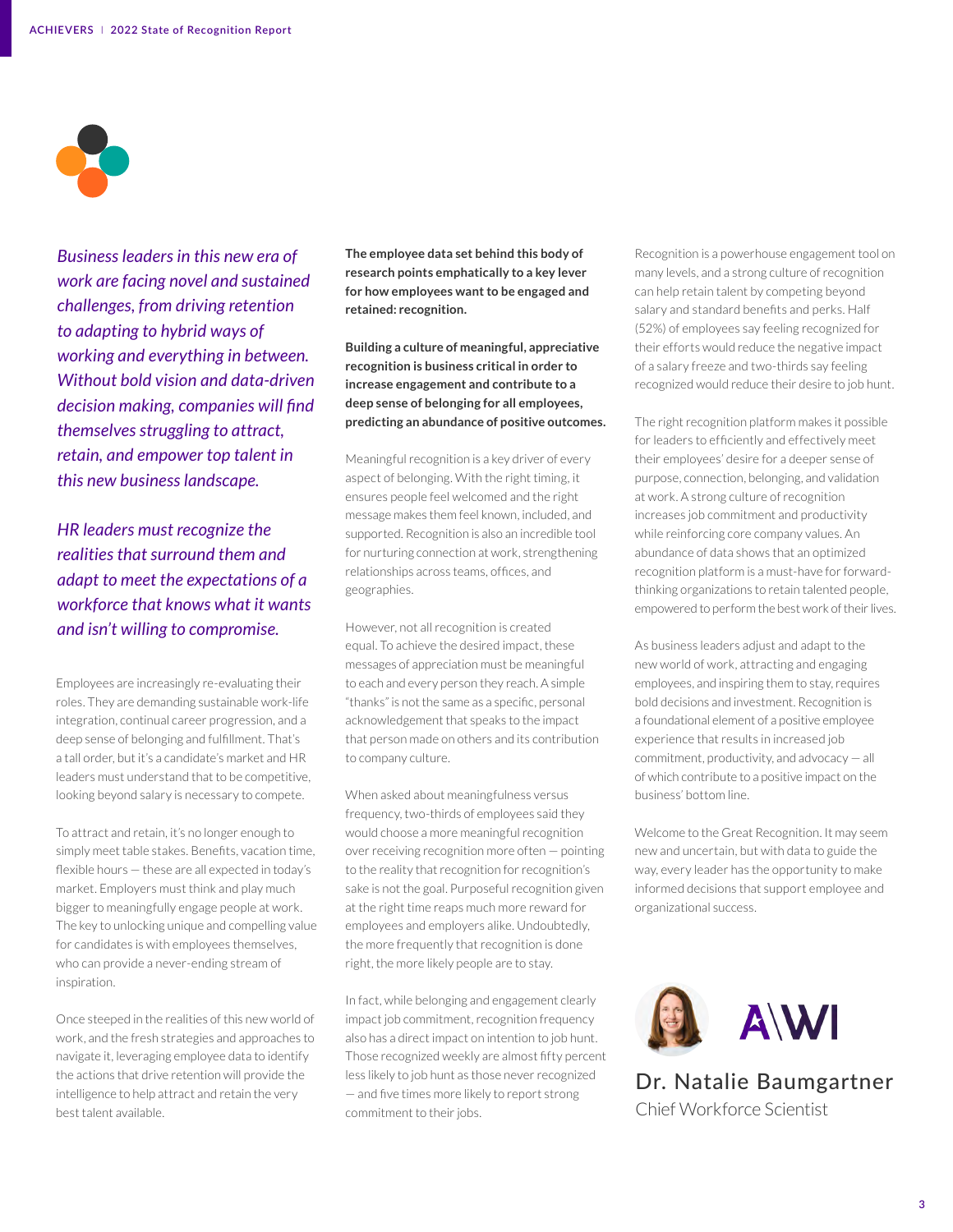## Key findings

Employee demands are changing with work-life balance, career progression, and recognition topping the list of requirements 1.

HR is still struggling to attract and retain in this new world of work 2.

Recognition drives job commitment, with those recognized weekly the least likely to job hunt 3.

Recognition can outweigh salary for driving advocacy, job commitment, and productivity 4.

- Managers are the linchpin of a culture of recognition, but companies are falling behind on training 5.
- The right recognition program is crucial for driving recognition at every level 6.

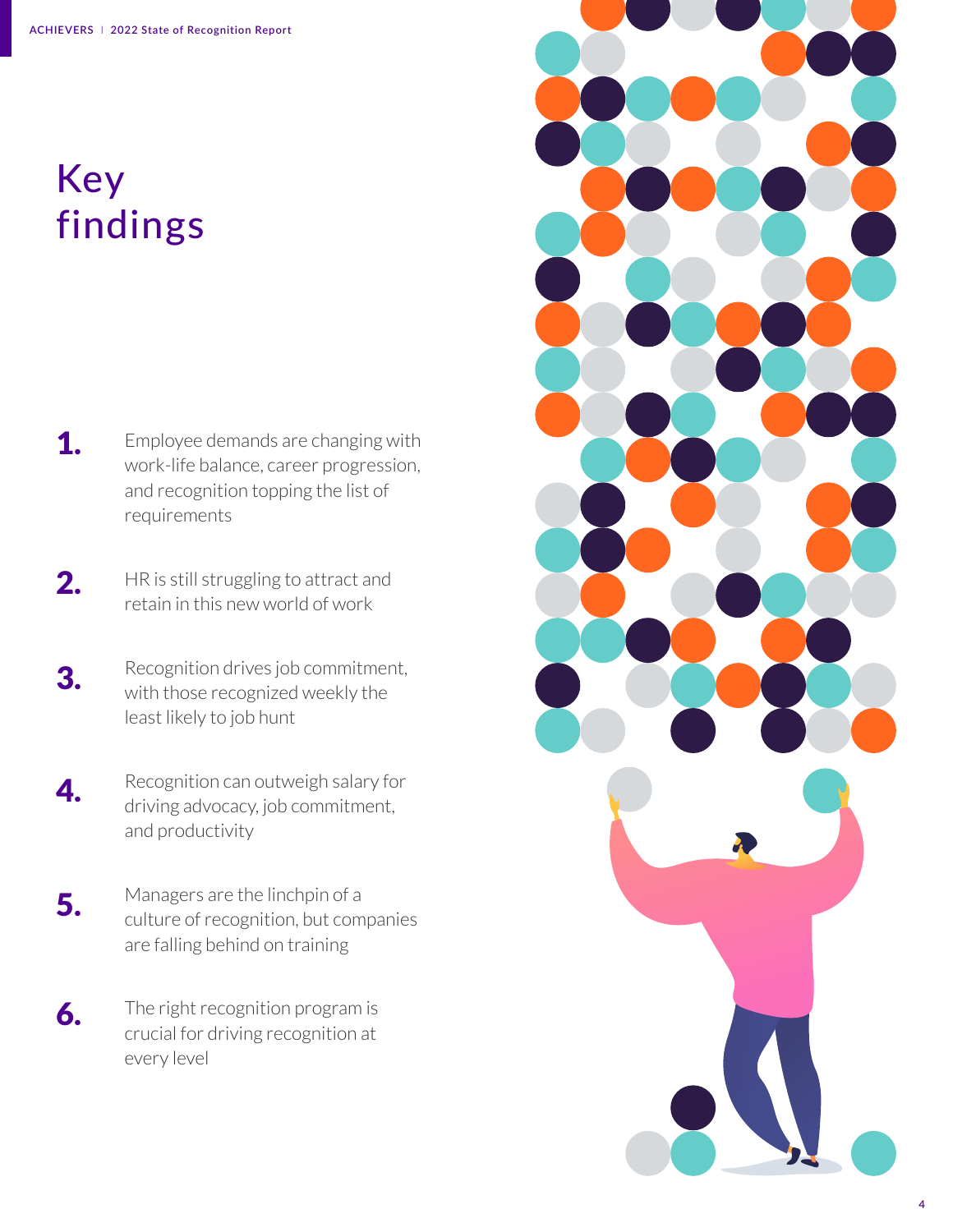## Entitled or empowered?

*In a candidate's market, employers need to go above and beyond to create a brand that attracts and an environment that retains. In this new era of work, employees increasingly feel empowered (or entitled) to a culture, benefits, and perks that are the right fit for their desired lifestyle.* 

Work-life balance is one of those job attributes leading them to either job hunt or to stay in a role, and employees are no longer willing to compromise.

According to data from AWI's wellbeing research from the end of 2021, two-thirds of employees want to work remotely or have hybrid work options in 2022.

# **39%**

### *of employees would be willing to job hunt to get their preferred working conditions.*

#### **The top three reasons to job hunt are:**

- **1.** Career progression
- **2.** Better work-life balance
- **3.** Better compensation and corporate benefits

#### **The top three reasons people will stay in their jobs are:**

- **1.** Work-life balance
- **2.** Career progression
- **3.** Recognition

Clearly, employers must compete beyond even a competitive salary with standard benefits and perks to attract and retain top talent. So, what can HR and business leaders do to keep their teams happy?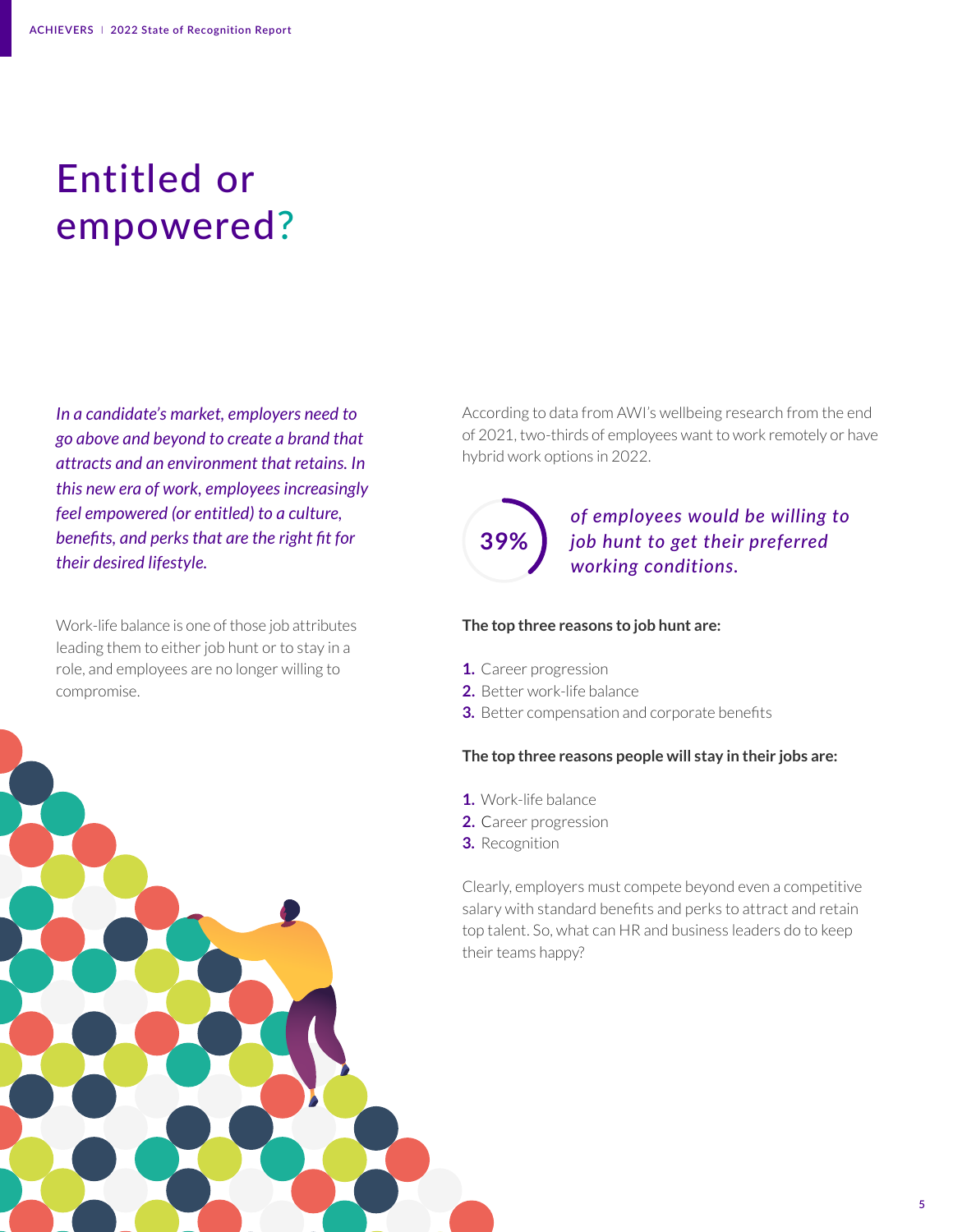## Recognize to retain: the business case for recognition



Research consistently shows that one business tool in particular has a myriad of effects, from boosting engagement and retention, to driving productivity. This tool builds connections, makes people feel welcomed and included, contributes to manager effectiveness, and more.

#### **The tool? Meaningful recognition.**

The latest research from AWI shows that individuals recognized weekly are twice as likely as average to have strong job commitment — and five times more likely than those never recognized to say they rarely think about job hunting.

**People recognized weekly are almost half as likely as those never recognized to say they won't job hunt in 2022.**



*Two-thirds (65%) of respondents say feeling recognized would reduce their desire to job hunt.* 

**65% 57%** 

*More than half (57%) of respondents say feeling recognized would reduce the likelihood that they would take a call from a headhunter.*

### I rarely think about looking for a job elsewhere *I rarely think about looking for a job elsewhere*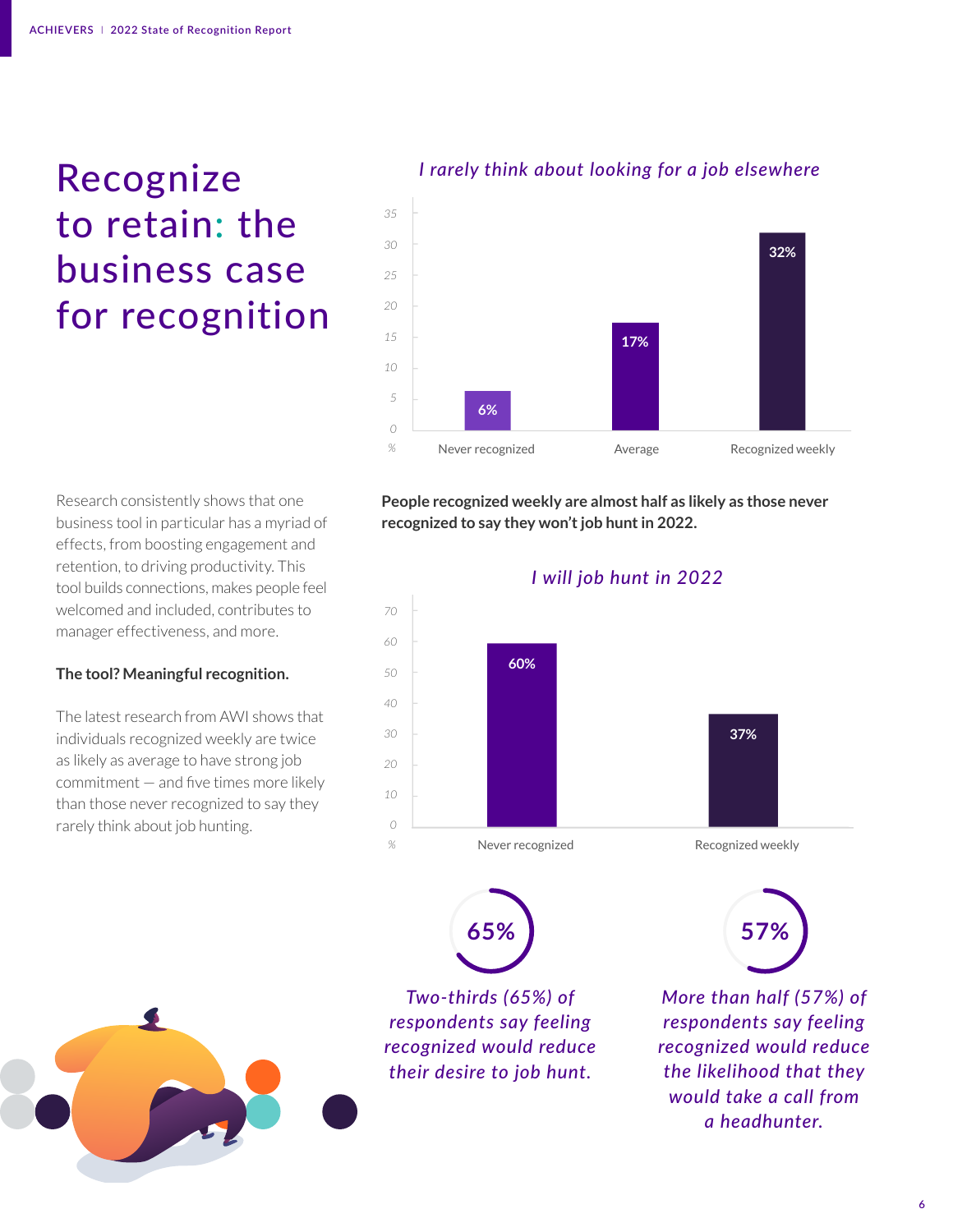The power of recognition extends beyond retention, impacting almost every business outcome that HR leaders seek to improve.

#### **Recognition drives productivity, engagement, belonging and more**

Recognition is a powerful lever to help drive multiple positive outcomes, from almost doubling productivity, engagement, and belonging, to encouraging employees to advocate for their company. Employee advocacy is a crucial tool for creating a culture and brand that attracts new candidates. Employees who are advocates for their company are more likely to leave positive reviews online and to refer great candidates into the organization.

|                                            | Recognized<br>weekly | Average    | Never<br>recognized |
|--------------------------------------------|----------------------|------------|---------------------|
| I am my most productive self at work       | 33%                  | 19%        | 9%                  |
| I am highly engaged                        | 46%                  | 26%        | 11%                 |
| I feel a strong sense of belonging at work | 39%                  | 21%        | 5%                  |
| I would recommend my company to others     | 42%                  | 22%        | 3%                  |
| I am enthusiastic about my job             | 37%                  | <b>20%</b> | 5%                  |

What's more, recognition outweighs the perception of a fair salary as a driver of employee advocacy, job commitment, and productivity. With the knowledge that recognition is critical to organizational success, how can HR and business leaders create a culture of recognition to drive results?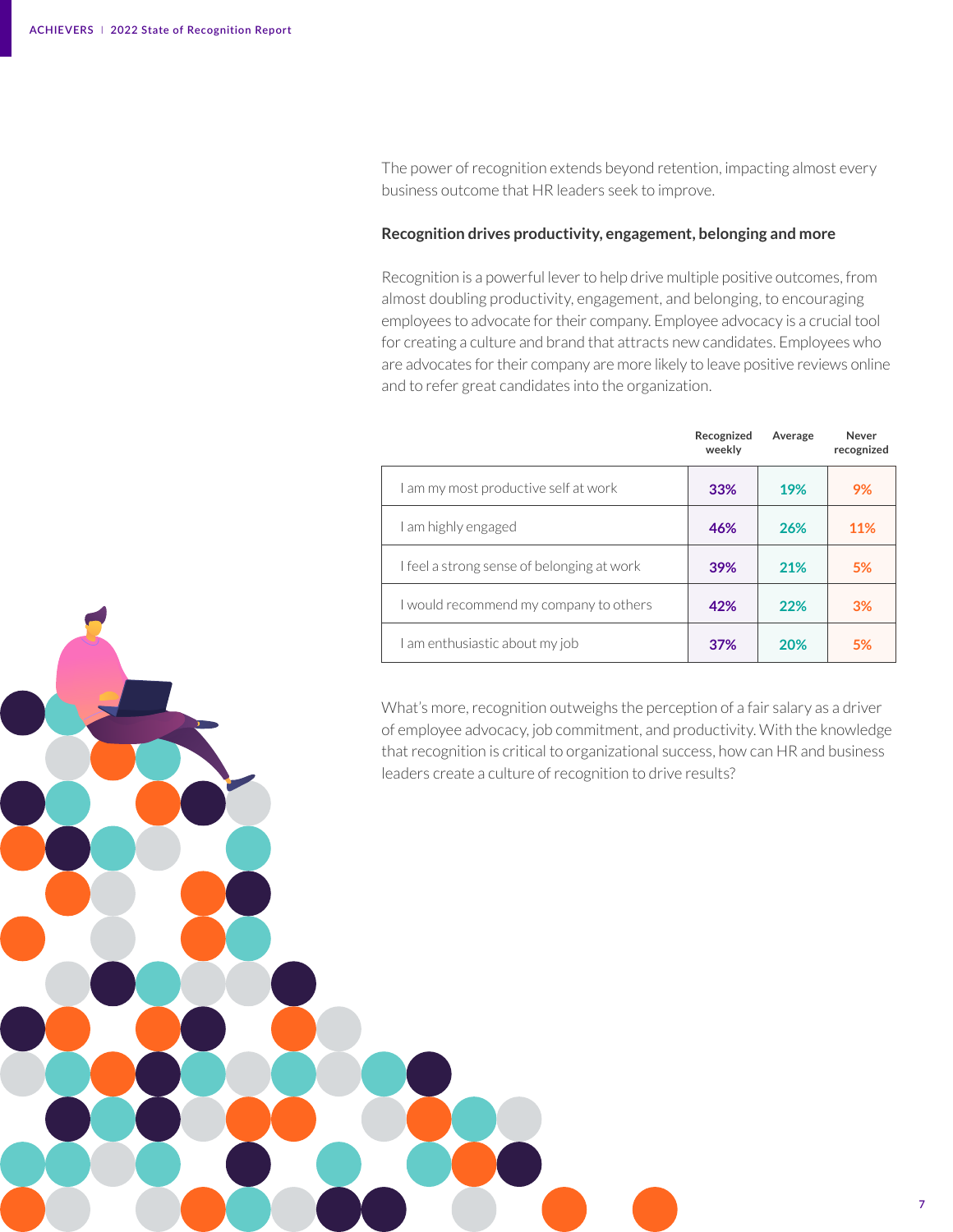## **"**Thanks**"** isn't enough

Whenever recognition is discussed, there are naysayers who argue that people don't need a thank you for doing their job or who think that a dedicated program will encourage frequent recognitions with low value. The truth is that everyone benefits from being appreciated. But superficial, vague recognitions never drive results the way that meaningful, appreciative recognitions do.

#### *Asked whether they would prefer more frequent or more meaningful recognition, the overwhelming majority (64%) said they wanted their recognitions to be more meaningful.*

What makes a recognition meaningful? According to respondents, the top three factors of a meaningful recognition are:

- **1.** About something specific that I did
- **2.** About me as an individual or about something I value
- **3.** About the way in which I made a difference to the person who sent me the recognition

Employers need to encourage not only frequent recognition, but frequent meaningful recognition. And to do that they need to start at the top.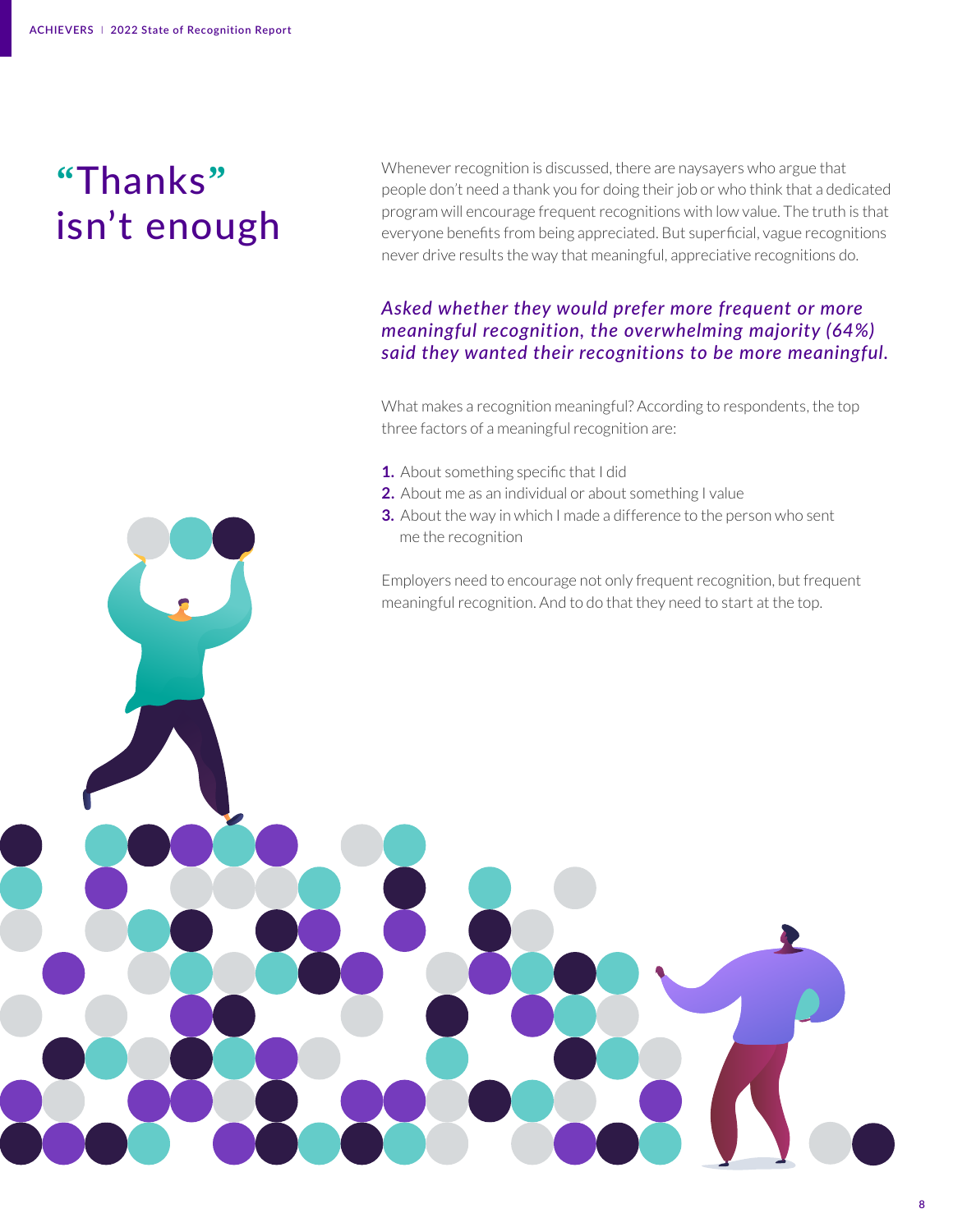## Manager recognition: the cornerstone of culture



#### *People who say they are regularly recognized by their manager in a way that makes them feel valued are more likely to recognize others, contributing to an overall culture of recognition.*

Recognition is also a powerful tool for managers to engage their employees as advocates. Those regularly recognized by managers are three times more likely to say they would recommend their manager to others. At AWI we call this an mNPS — Manager Net Promotor Score. Recognition is one of four factors of manager effectiveness that can strongly influence this marker of success.

|                                                         | Regularly<br>recognized<br>by managers | Average |
|---------------------------------------------------------|----------------------------------------|---------|
| I would recommend my manager to others                  | 75%                                    | 24%     |
| I would recommend this company as a great place to work | 58%                                    | 22%     |
| I rarely think about looking for a job elsewhere        | 43%                                    | 17%     |
| I am enthusiastic about my job                          | 52%                                    | 20%     |
| I am my most productive self at work                    | 46%                                    | 19%     |

The power of consistent, meaningful manager recognition is clear. However, many employers are not taking steps to train and empower their leaders to be high-impact recognizers.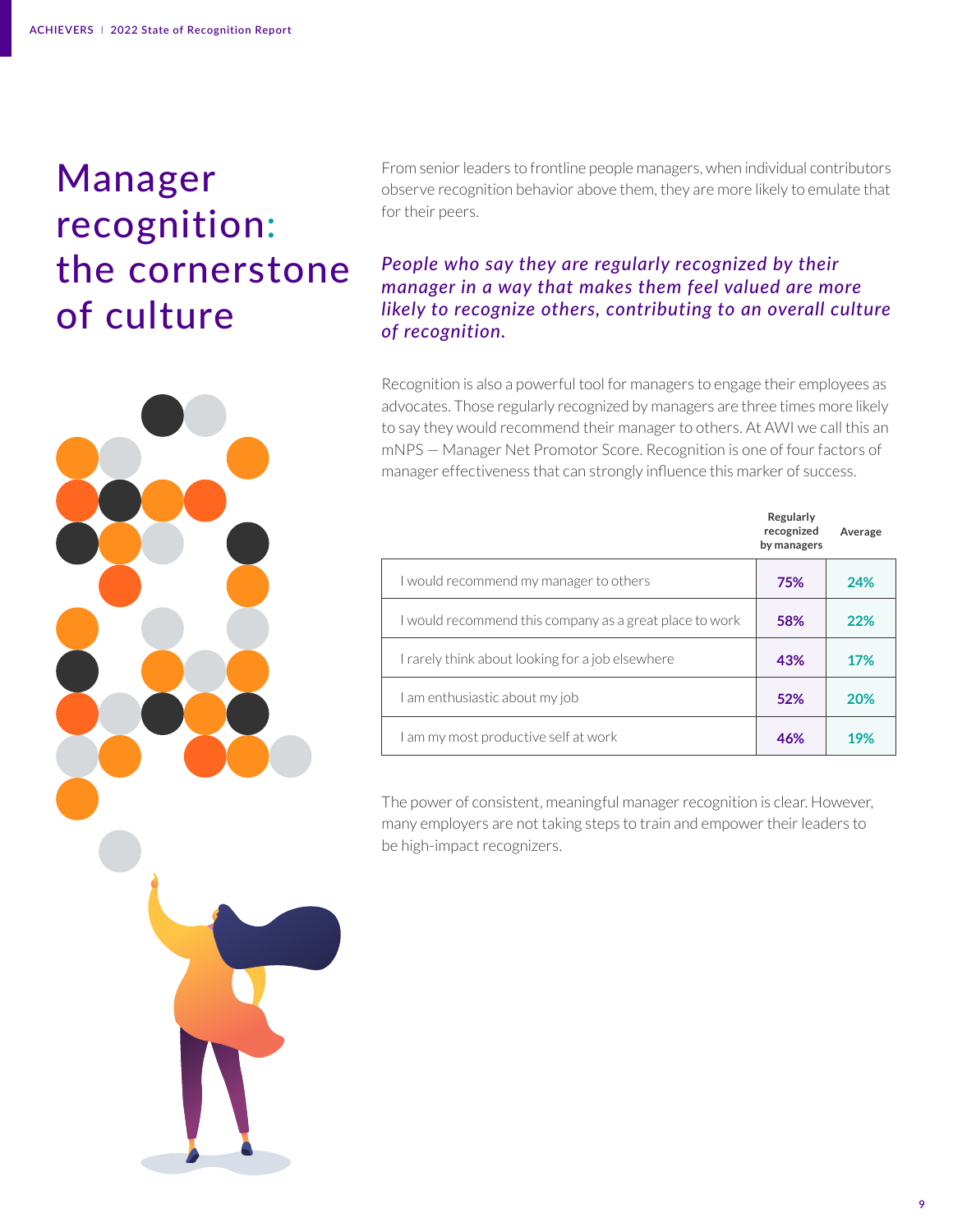## Training to reinforce best practices



Encouraging specific behaviors requires both introducing them as early as possible as well as reinforcing them regularly. Training has clear benefits for introducing and reinforcing key behaviors. However, training is often seen as "one and done" — with an idea being introduced but hardly reinforced. Regular training is key to driving results, and it's no different for recognition.

Regular training on recognition best practices is crucial for developing and nurturing a culture of recognition, and the data shows a disconnect between leaders and employees on the perception of training being provided. While nine out of 10 HR leaders say they provide recognition training to their staff at least once, this training is clearly not resonating with employees, with less than half saying they have received any training at all.







In organizations that do offer recognition training, most train on the value and impact of recognition, with just one-third offering training on how to send a meaningful recognition. Given how crucial meaningfulness is to recognition impact, this is a clear area for improvement for business leaders.

#### Training offered in recognition best practices *Training offered in recognition best practices*



If we revisit what makes a recognition meaningful, the criteria were specifically about the behavior, the personalized details, and the impact of the behavior being recognized. Organizations must train on these particular elements to build a culture of meaningful, appreciative recognition.

Once this training is in place, there are important tools that can help create and maintain this culture of recognition.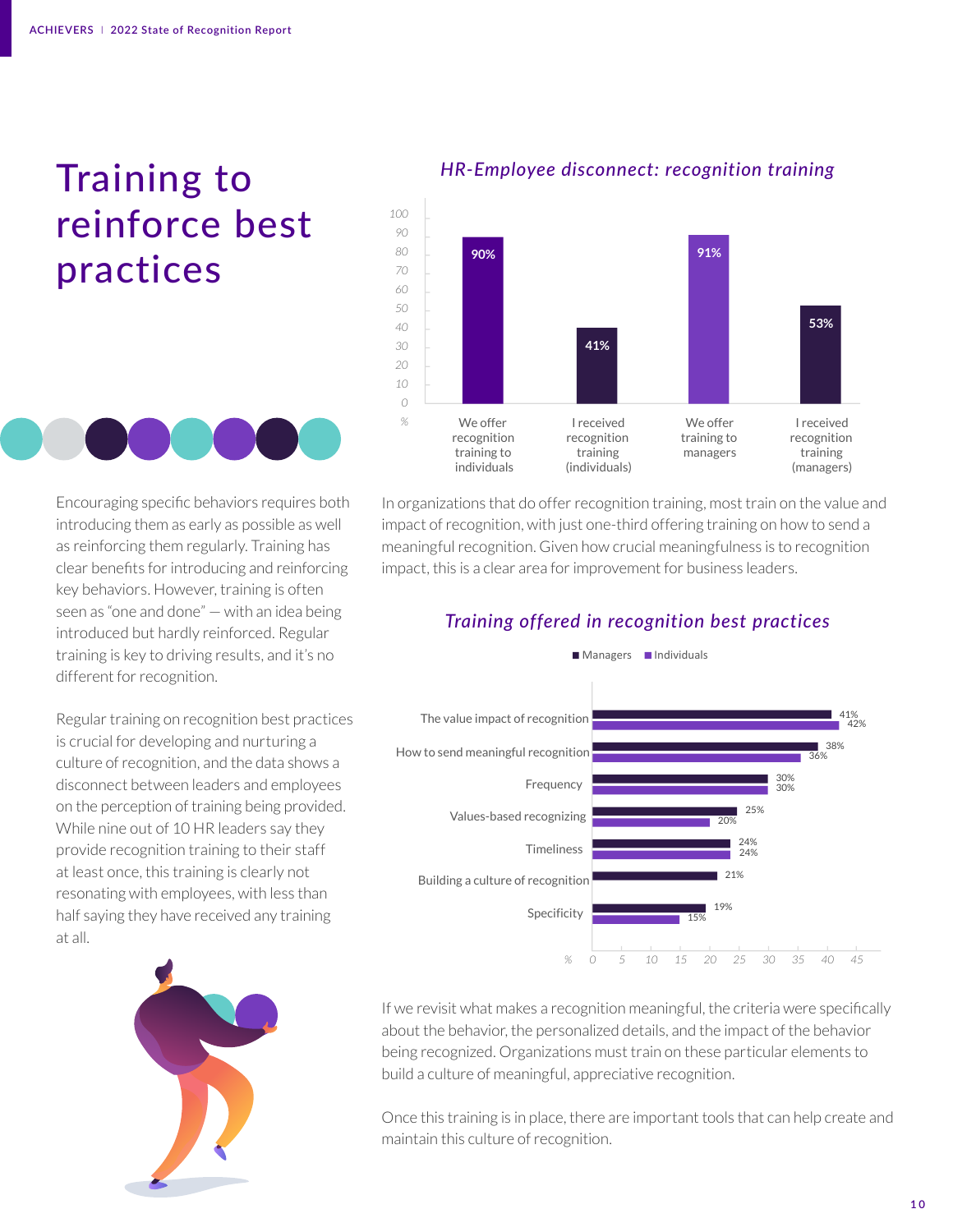## Investing in the right tools

## How often are you meaningfully recognized? *How often are you meaningfully recognized?*



Here's what the research says makes a platform effective:

Scalability is a constant push across most business functions. HR leaders must not only find solutions that work, but solutions that scale, ensuring that as an organization grows and expands it is able to maintain and improve results. This is particularly true for recognition. It's easy for a single team to have a strong culture of recognition, but how can HR expand that to every team, to every individual and every manager?

A key and powerful step is investing in an optimized recognition platform. AWI research shows that an optimized platform drives results, whereas a manual or ad hoc platform is unlikely to effectively support business objectives.

However, not all platforms are created equal. An effective platform harnesses the power of behavioral science and is underpinned with data-informed best practices.

#### **1. Focus on both quality and quantity**

Having employees only recognized a few times a year simply won't move the needle on engagement and retention, and neither will superficial recognitions. The data reviewed in this report demonstrates that, without question, recognition must be both frequent and meaningful. Investing in a platform that is intuitive for employees to use, such as one that mimics popular social media sites, makes recognizing easy. Look for a solution that encourages at least monthly recognition to drive positive outcomes from recognition frequency, and that has mechanisms in place to support meaningful recognition — that is, recognitions that are specific, personal, and impact-oriented.

#### **2. Ensure recognitions occur within the flow of work**

An effective platform should integrate with the tools employees live and breathe every day, such as the HRIS, Teams, and Outlook. Our data shows that more than half (55%) of employees want to recognize in the flow of work, rather than having to log in to a specific platform every time. Be sure to also look for a consumer-grade mobile app solution that's easy and simple to use regardless of location and type of work. This will drive participation and visibility for online and offline populations.

#### **3. Fuel with a proactive ongoing communication strategy**

A recognition platform isn't "set it and forget it". An effective platform includes turnkey resources for frontline managers to support training goals. Look for a solution that supports ongoing communications and campaigns to encourage usage and activity. The AWI recommendation is to have four campaigns a year to increase visibility and awareness of the platform.

#### **4. Measuring success with metrics that matter to the business**

Tracking and monitoring program usage is a helpful indicator of a recognition program, but to demonstrate sustained impact to the business it's necessary to capture and measure outcome metrics beyond the program, such as engagement and retention. For example, linking to a voice-of-employee solution enables gathering feedback and reinforcing behaviors within the same program, so recognition can empower all engagement drivers.



*Curious how you track on these best practices? Review our [Recognition](https://www.achievers.com/resources/infographics-slideshares/workforce-institute-recognition-optimization-checklist/) [Optimization Checklist today](https://www.achievers.com/resources/infographics-slideshares/workforce-institute-recognition-optimization-checklist/).*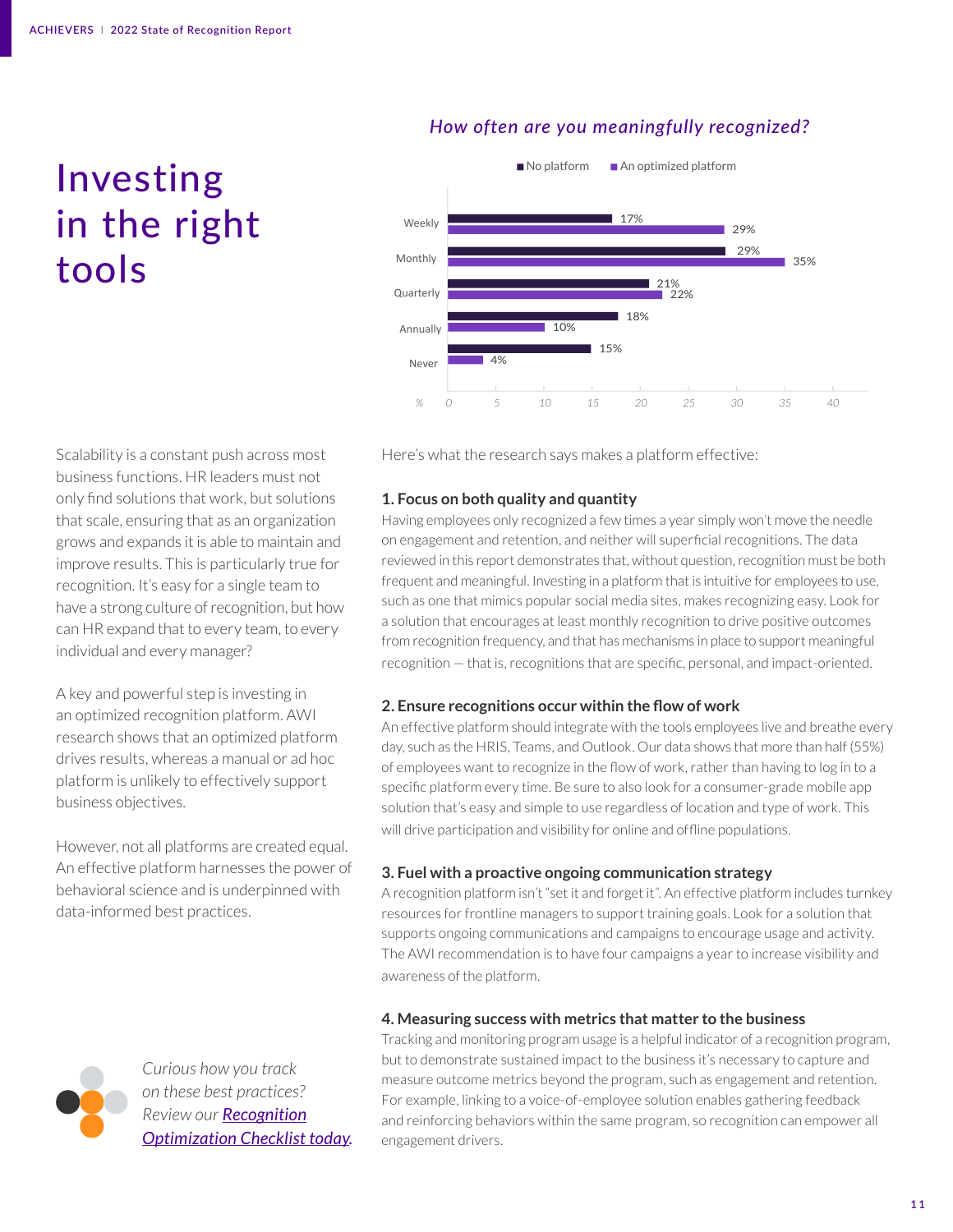## Recommendations

#### 1. *Recognize that the requirements for attracting and retaining top talent have changed*

Employees know what they want and are not willing to compromise. Meeting table stakes is no longer enough — HR leaders must be bold to attract and retain.

#### 2. *Create a culture of meaningful recognition starting at the top*

Recognition drives job commitment and creating a culture of recognition is the only way to scale this impact. Manager and leader recognition is especially important for modelling best practice recognition behavior from the top.

#### 3. *Train to introduce and reinforce*

4.

Very few employees report receiving training on recognition best practices, and those that are trained typically only receive it once. Introduce regular training on how and why to send meaningful recognitions to empower every employee to contribute to a culture of recognition.

### *Invest in a recognition platform that is rooted in best practices based on science*

There are many technology options out there but only a platform with the right features and support will drive the results HR leaders require. From the right metrics to key integrations, a recognition solution can be a true engagement and retention driver when carefully selected and executed well.

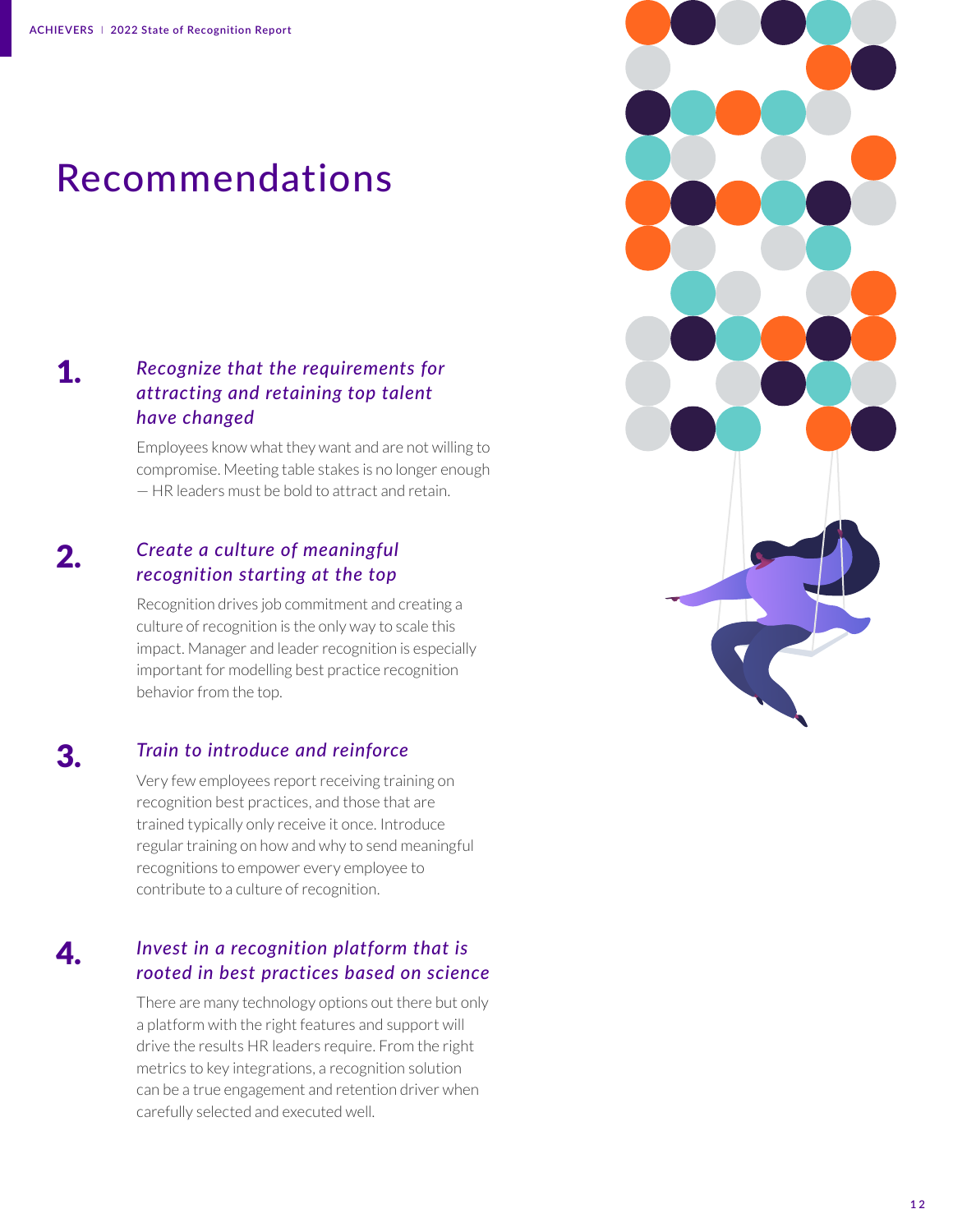## Getting recognition right

*HR and business leaders know they are facing new complex challenges in attracting and retaining top talent. What they don't always know is what to do about it.*





Recognizing the changes taking place in the business arena and knowing how to adapt are two different skills, but thankfully we have real-time data and research to help guide the decisionmaking process on both fronts.

As this body of research demonstrates, meaningful recognition is the most powerful lever available to move the needle on job commitment, engagement, belonging, and productivity. To be impactful, recognition must be both frequent and meaningful to support feeling welcomed, known, included, supported, and connected.

Without a thoughtful recognition platform, it is impossible to scale a recognition program. Individual efforts can only go so far in building a culture of recognition. Organizations must invest in programs that meet the standards of an effective program. That is a program that focusese on quantity and quality, while serving as a central hub for employees to visit regularly. It should integrate with the company's HRIS, and with their communication programs such as Zoom, Teams, and Slack — enabling people to recognize in the flow of daily work. Finally, an effective platform is one that is easy to use and where HR leaders are supported with appropriate training materials.

This is the Great Recognition: the recognition that we have entered a new world of work, one that acknowledges recognition as the single most powerful tool for meeting employee needs as they evolve.

With the right recognition platform and strategy, business leaders will ensure their organizations not only survive but thrive in this new era of work.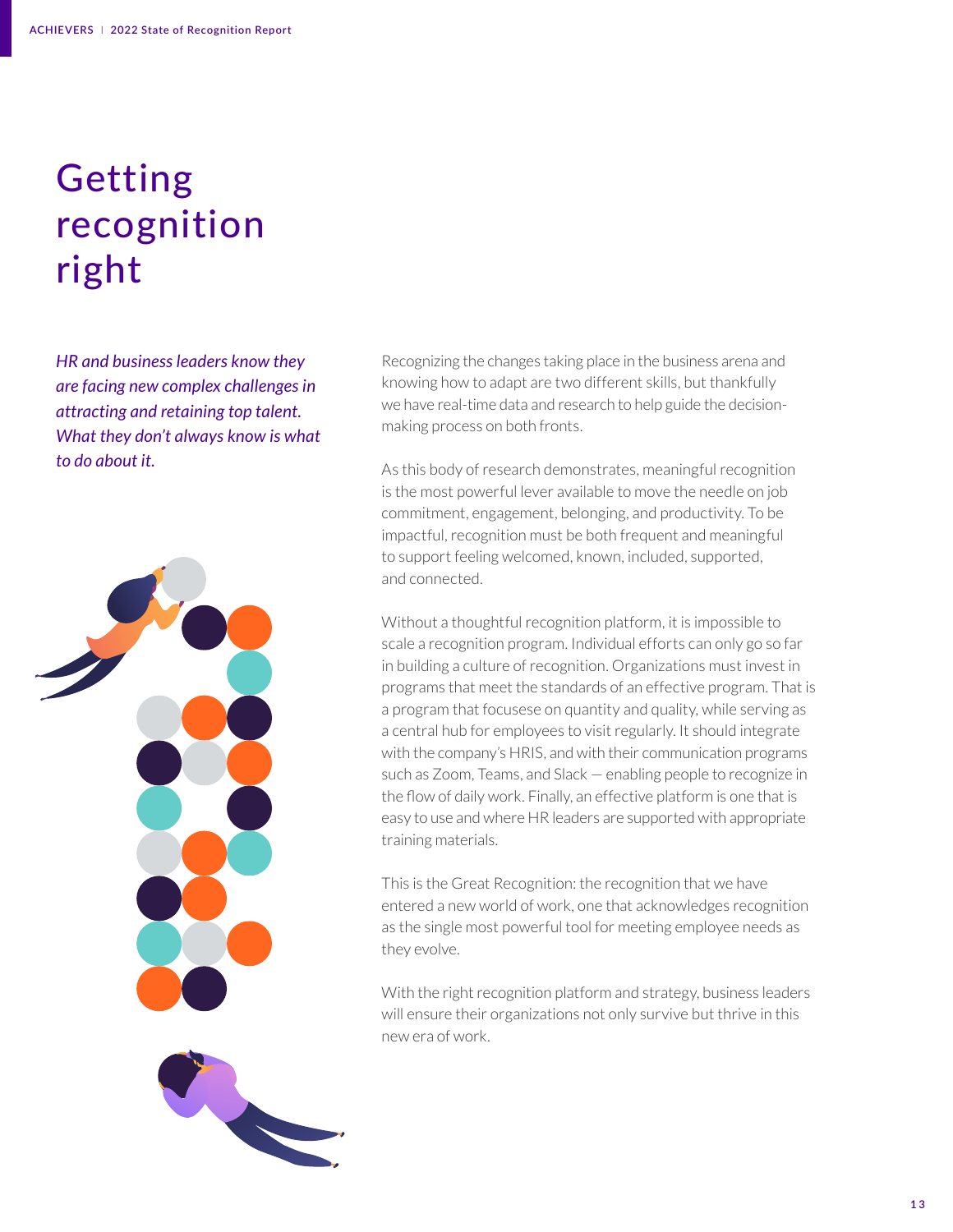## Under the hood APPENDIX 1:

*What are your organizational peers doing for recognition?*



| <b>Recognition program features</b>                                                     | We have this<br>feature | This feature<br>is important | I want to add<br>this feature |
|-----------------------------------------------------------------------------------------|-------------------------|------------------------------|-------------------------------|
| Social recognition (non-monetary)                                                       | 36%                     | 42%                          | 18%                           |
| Years of service awards                                                                 | 30%                     | 26%                          | 16%                           |
| Peer-to-peer recognition                                                                | 29%                     | 28%                          | 14%                           |
| Frequent low-monetary recognition (<\$20)                                               | 29%                     | 31%                          | 26%                           |
| Infrequent high-monetary recognition (>\$100)                                           | 27%                     | 27%                          | 27%                           |
| Quarterly or annual awards                                                              | 21%                     | 18%                          | 15%                           |
| Integrations that allow for recognition in the flow of work (e.g. Zoom, Slack, Outlook) | 21%                     | 27%                          | 23%                           |
| Celebration cards (birthdays, anniversaries)                                            | 20%                     | 16%                          | 14%                           |
| Wellbeing support tools (mental, physical, financial, career)                           | 19%                     | 18%                          | 14%                           |
| Performance-based incentives                                                            | 18%                     | 21%                          | 12%                           |
| Ability to connect employees to build relationships                                     | 14%                     | 15%                          | 10%                           |
| Wide range of options for redeeming points                                              | 14%                     | 12%                          | 14%                           |
| Manager accountability tools                                                            | 12%                     | 11%                          | 12%                           |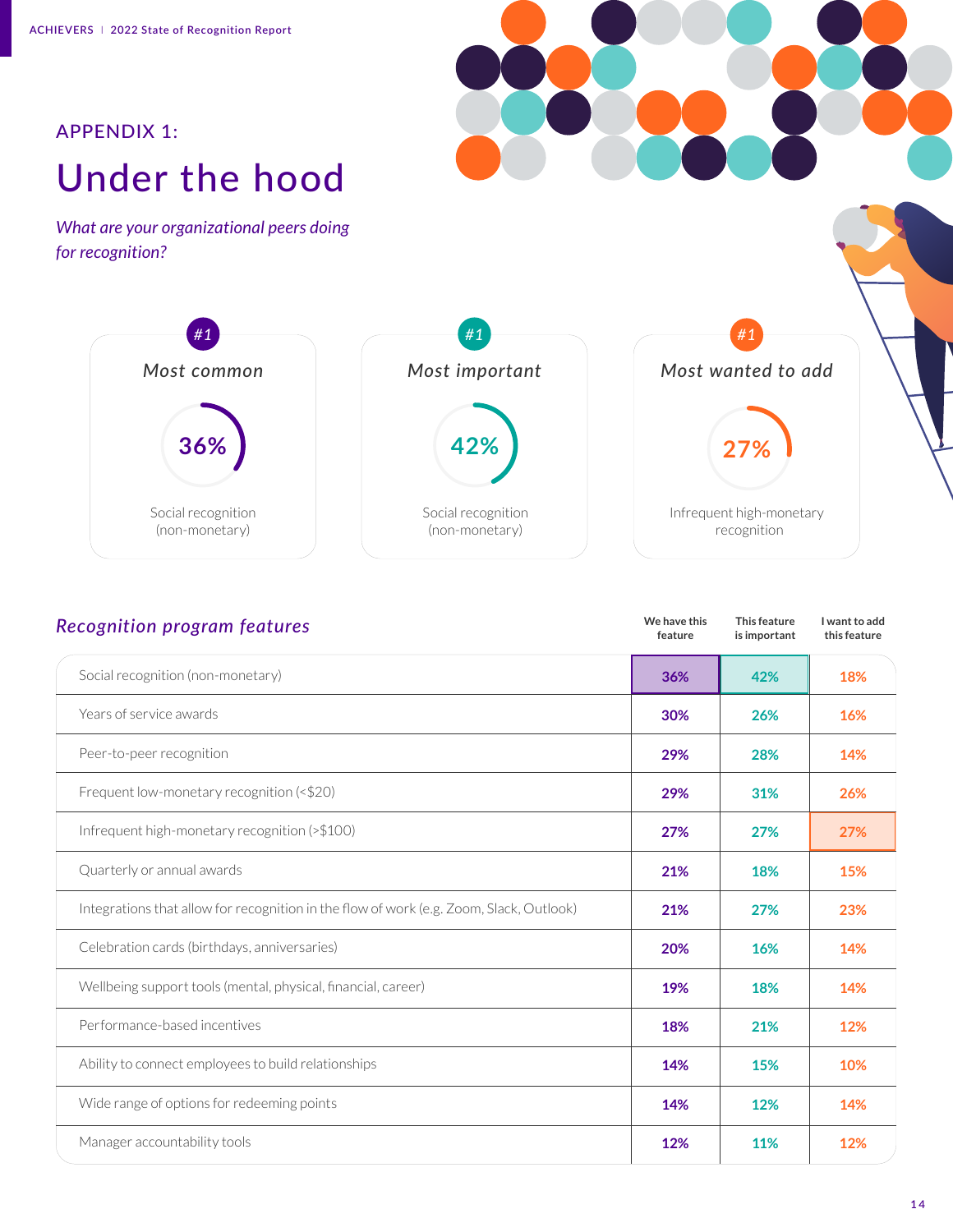### *Does your recognition platform* Does your recognition platform *integrate with your HRIS?* integrate with your HRIS?



### *Do your recognition categories* align with your company values? *align with your company values?*



#### What rewards are available through *your program?*



#### *How do you measure participation* How fo you measure participation and activity? *and activity?*



## what percentage of recognitions sent in *your platform are non-monetary/social?* platform are non-monetary/social?



### How do you promote your program? *How do you promote your program?*

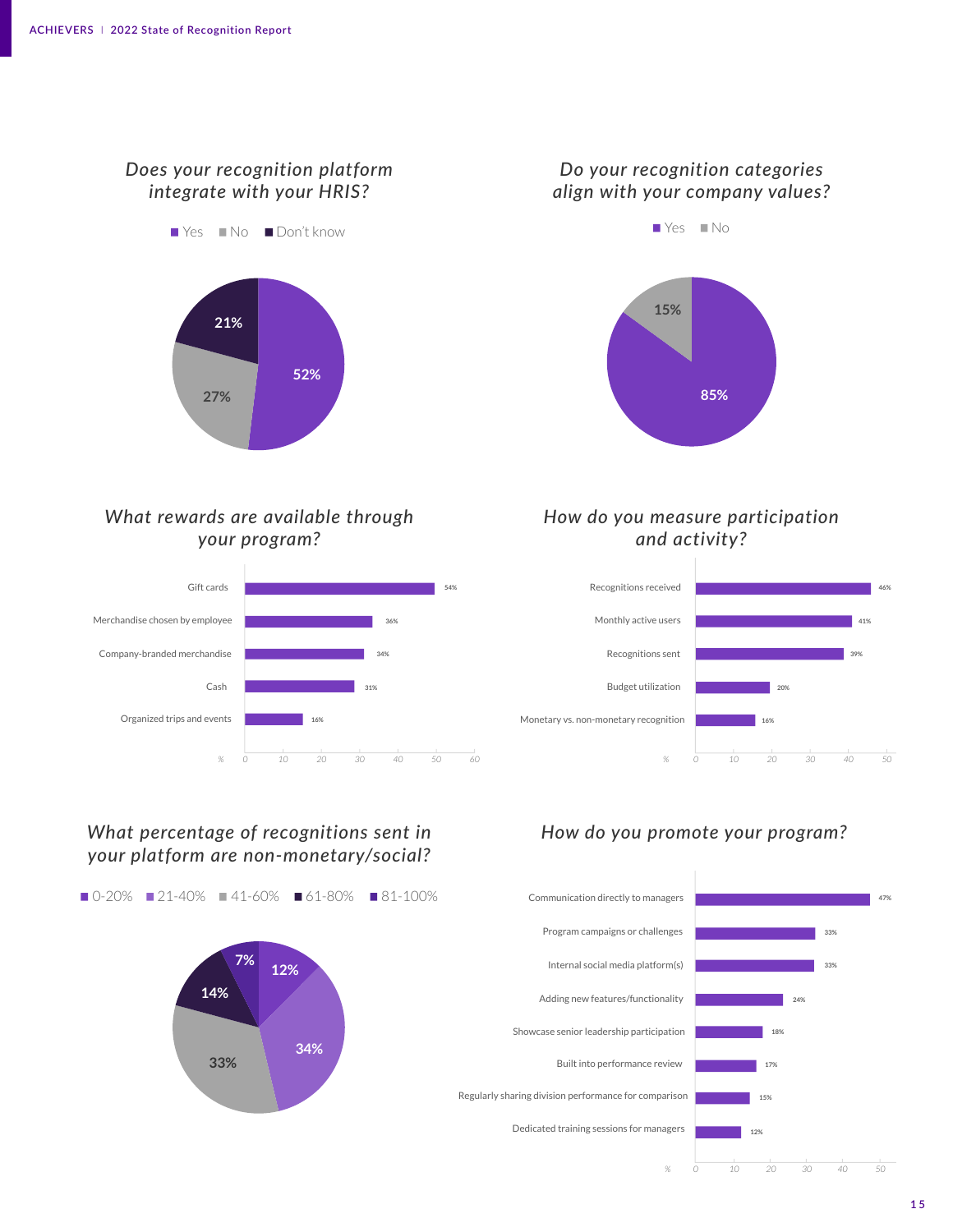

### What behaviors are recognized by your recognition program? *What behaviors are recognized by your recognition program?*





### *In the last year, how has your* In the last year, *recognition budget changed?* how has your recognition budget changed?

**67%**



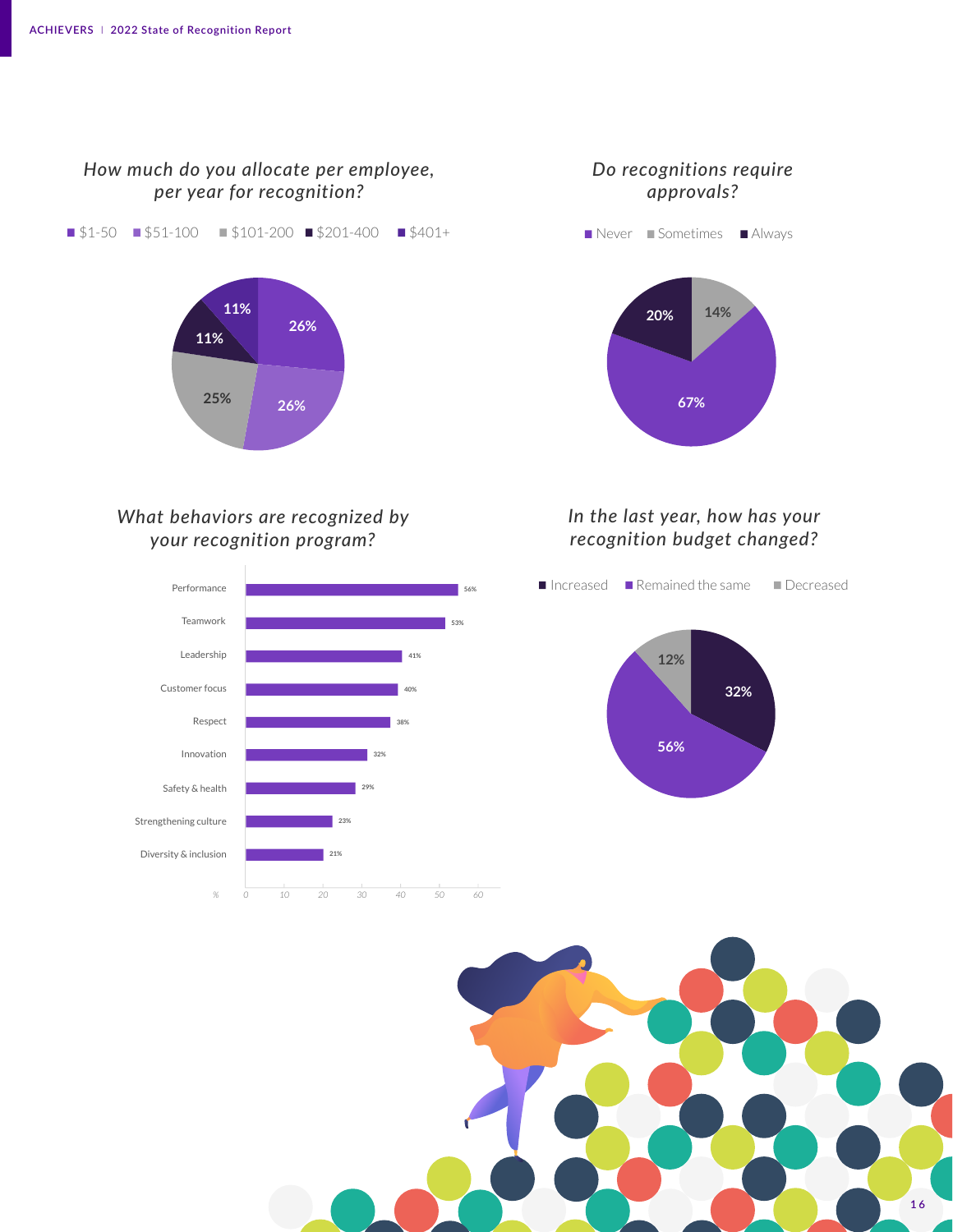# Australia



## **Employee insights**



| How often are you meaningfully recognized? | Australia | Average |
|--------------------------------------------|-----------|---------|
| Weekly                                     | 26%       | 20%     |
| Monthly                                    | 31%       | 31%     |
| Quarterly                                  | 21%       | 23%     |
| Annually                                   | 14%       | 16%     |
| Never                                      | 9%        | 10%     |

| Do you receive training on recognition best practices?        | Australia | Average |
|---------------------------------------------------------------|-----------|---------|
| Yes, only when I started in my role                           | 16%       | 14%     |
| Yes, only when the program launched                           | 14%       | 13%     |
| Yes, there are regular reminders (e.g. quarterly or annually) | 16%       | 14%     |
| No, I have never received training                            | 55%       | 59%     |

## **HR insights**



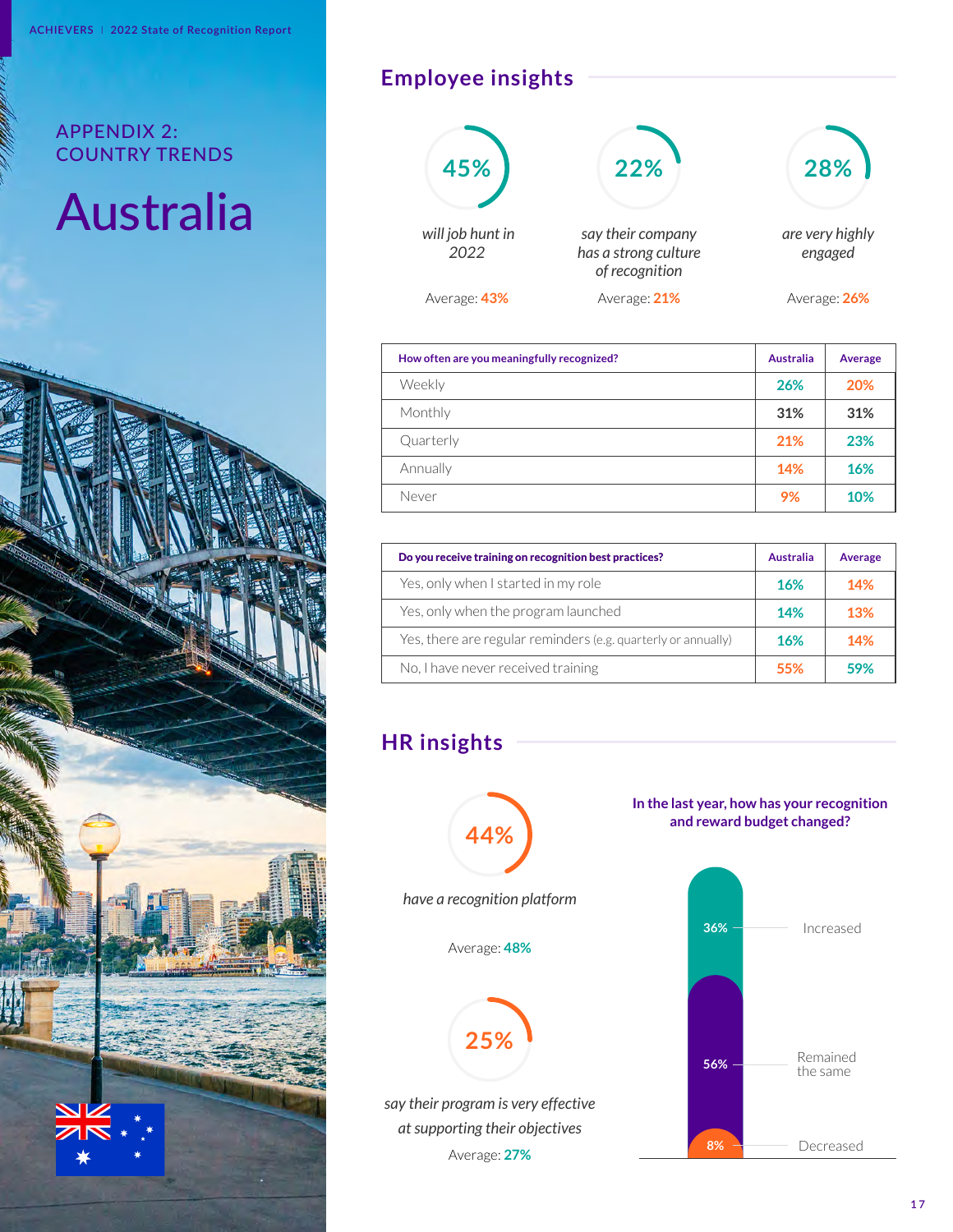# Canada



## **Employee insights**



| How often are you meaningfully recognized? | Canada     | Average |
|--------------------------------------------|------------|---------|
| Weekly                                     | 15%        | 20%     |
| Monthly                                    | 32%        | 31%     |
| Quarterly                                  | 24%        | 23%     |
| Annually                                   | 18%        | 16%     |
| Never                                      | <b>11%</b> | 10%     |

| Do you receive training on recognition best practices?        | Canada | Average |
|---------------------------------------------------------------|--------|---------|
| Yes, only when I started in my role                           | 12%    | 14%     |
| Yes, only when the program launched                           | 14%    | 13%     |
| Yes, there are regular reminders (e.g. quarterly or annually) | 12%    | 14%     |
| No, I have never received training                            | 63%    | 59%     |

## **HR insights**



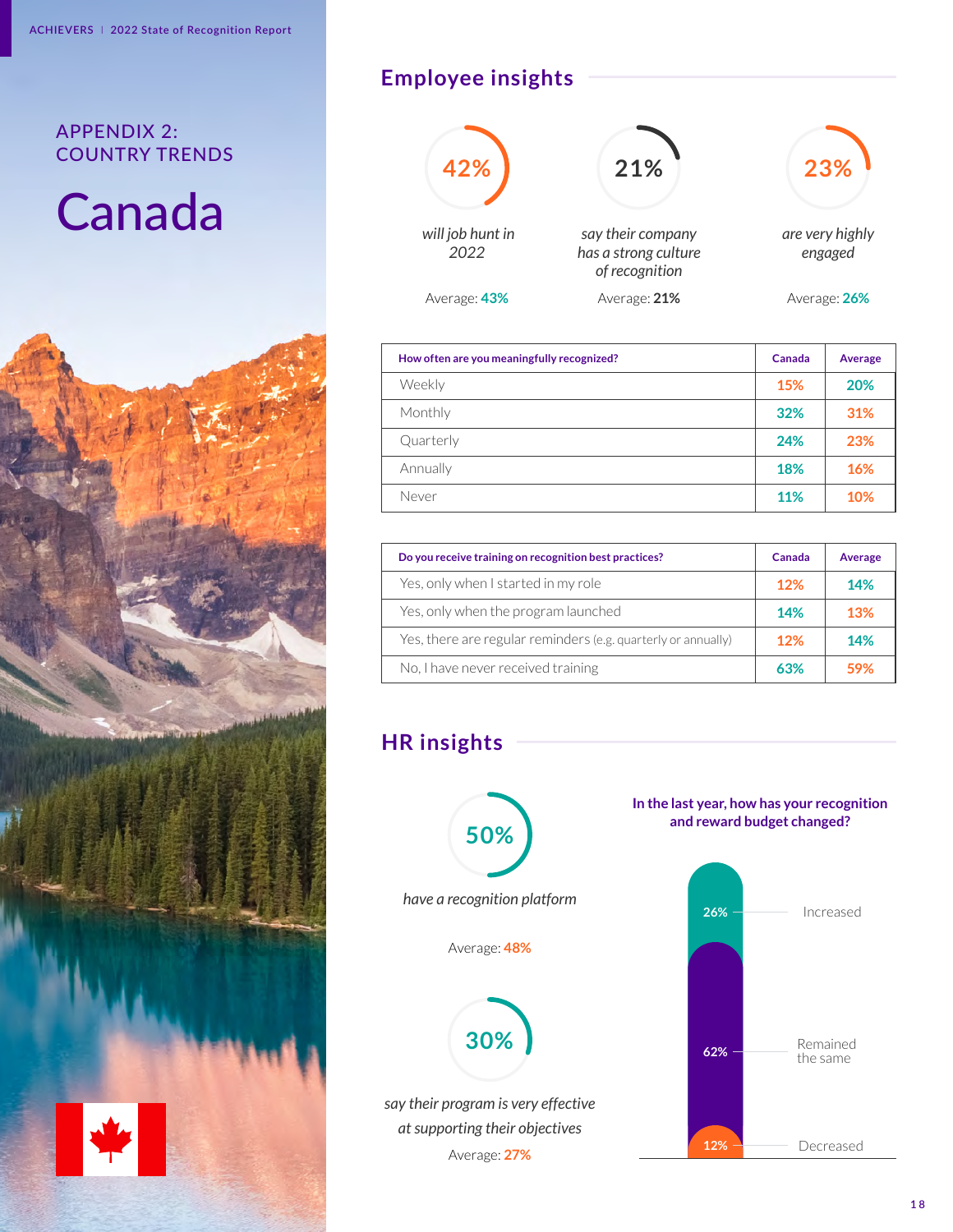# United Kingdom



## **Employee insights**



| How often are you meaningfully recognized? | <b>UK</b>  | Average |
|--------------------------------------------|------------|---------|
| Weekly                                     | 17%        | 20%     |
| Monthly                                    | 32%        | 31%     |
| Quarterly                                  | 24%        | 23%     |
| Annually                                   | 16%        | 16%     |
| Never                                      | <b>11%</b> | 10%     |

| Do you receive training on recognition best practices?        | UK         | Average |
|---------------------------------------------------------------|------------|---------|
| Yes, only when I started in my role                           | 15%        | 14%     |
| Yes, only when the program launched                           | <b>16%</b> | 13%     |
| Yes, there are regular reminders (e.g. quarterly or annually) | 14%        | 14%     |
| No, I have never received training                            | 55%        | 59%     |

## **HR insights**



*say their program is very effective at supporting their objectives* Average: **27%**

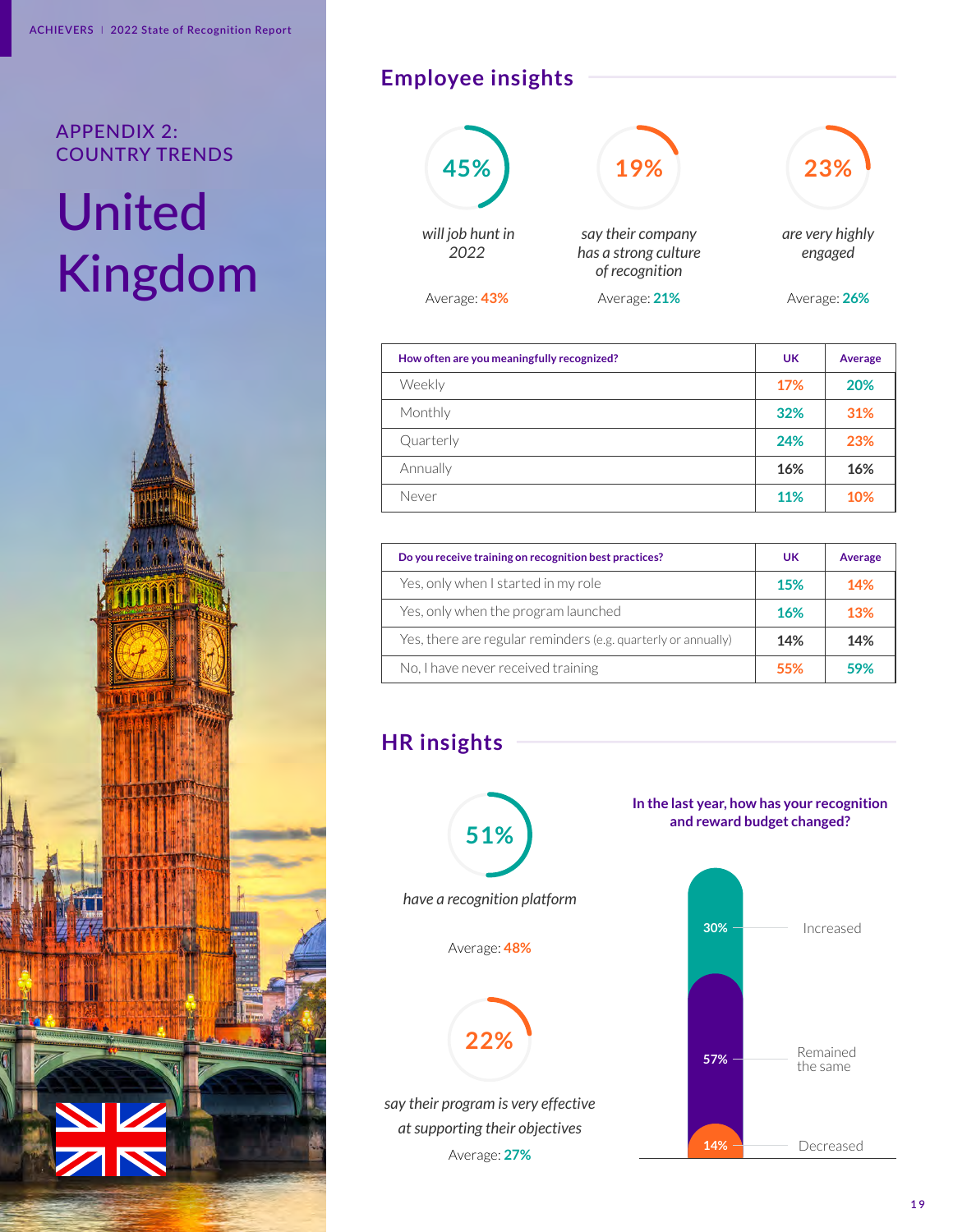# United **States**



## **Employee insights**



| How often are you meaningfully recognized? | <b>USA</b> | Average |
|--------------------------------------------|------------|---------|
| Weekly                                     | 20%        | 20%     |
| Monthly                                    | 30%        | 31%     |
| Quarterly                                  | 22%        | 23%     |
| Annually                                   | 18%        | 16%     |
| Never                                      | 10%        | 10%     |

| Do you receive training on recognition best practices?        | <b>USA</b> | Average    |
|---------------------------------------------------------------|------------|------------|
| Yes, only when I started in my role                           | 13%        | 14%        |
| Yes, only when the program launched                           | 11%        | <b>13%</b> |
| Yes, there are regular reminders (e.g. quarterly or annually) | <b>15%</b> | 14%        |
| No, I have never received training                            | 62%        | 59%        |

## **HR insights**